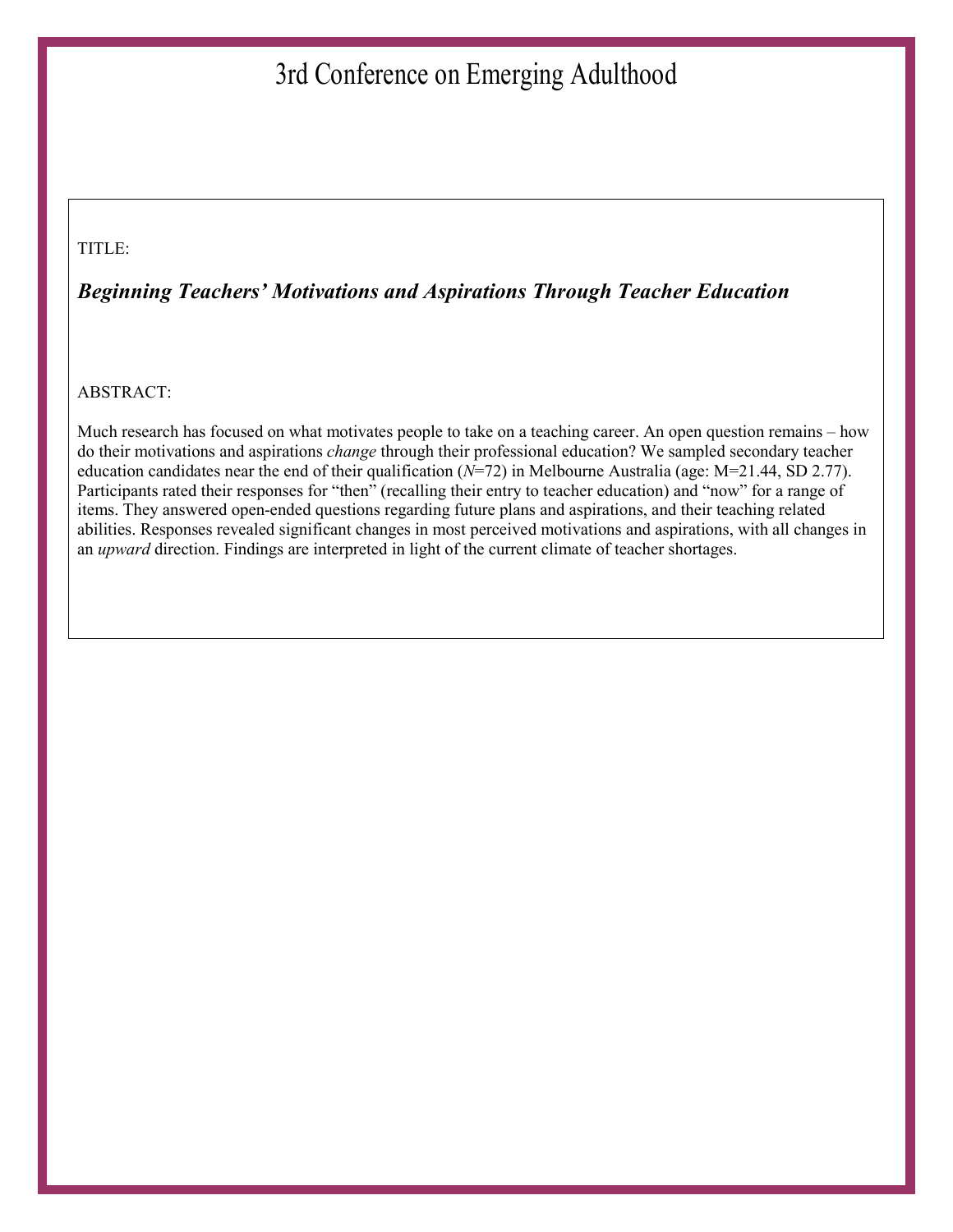## TITLE: Beginning Teachers' Motivations and Aspirations through Teacher Education

#### A. Introduction to the research question(s)

Research interest in what motivates people to take on a teaching career has resulted in a steady flow of studies and reports from countries around the globe since the 1960s. Recent research has developed an integrative theoretical framework and measurement instruments for investigating beginning teachers' motivations for the choice of teaching as a career (Richardson & Watt, 2006; Watt & Richardson, in press), and their career engagement and professional development aspirations (Richardson & Watt, 2005; Watt, Richardson, & Tysvaer, in press). An open question remains – how do these motivations and aspirations change through the course of their teacher education?

## B. Description of methods (both quantitative and qualitative methods are encouraged)

The present study sampled teacher education candidates studying to become secondary school teachers (grades 7-12) near the end of their teaching degree ( $N=72$ : 55 females, representing a 76% response rate) at a major metropolitan university in Melbourne Australia. The mean age was 21.44 (SD 2.77). Participants completed a short survey where they rated their responses for "then" (recalling their entry to teacher education) and "now" for items tapping each of the "FIT-Choice" construct measures (Watt & Richardson, in press). They also answered several open-ended questions regarding their future plans and aspirations, and teaching related abilities for which they had most and least confidence. The FIT-Choice scale locates findings from prior studies in teacher education and the general career choice literature within the integrative and comprehensive Eccles et al. Expectancy-Value motivational framework (see Eccles et al., 1983; Eccles, 2005; Eccles & Wigfield, 1995; Wigfield & Eccles, 2000), thereby providing a strong and robust measure to guide investigations into teaching as a career choice. The scale identifies constructs related to self-perceptions of teaching ability, perceptions about the demands and rewards of teaching, as well as intrinsic, personal-, and social- utility values about teaching as a profession. Repeated measures MANOVA examined perceived changes in motivations and aspirations through the course of teacher education, and content analysis of open-ended responses identified emergent themes that we used to illustrate and interpret quantitative responses.

### C. Results

Responses revealed significant changes in most motivations and aspirations through the course of teacher education, with all changes in an upward direction. That is, motivational influences were perceived to have become more influential over time, and aspirations were higher. There was little evidence for gender differences or influence of previous career experiences. Reassuringly, only 2 participants planned not to teach at all, while interestingly 29 planned to teach in the short-term and then switch to another career (similar to a separate and larger multiple-cohort study by Watt, Richardson, & Tysvaer, in press), and 41 planned to teach for their whole career. 44 had previously seriously considered a different career than teaching, and only 9 had previously pursued another career. Educed themes from the open-ended responses provided case illustrations of motivation and aspiration profiles.

### D. Brief discussion & implications

Findings are interpreted in light of the current climate of teacher shortages in Australia and many international countries including the United States. Implications are towards teacher education providers and policy makers; in view of both understanding prospective teachers' development through their degree, and succession and career planning based on beginning teachers' entry motivations and aspirations.